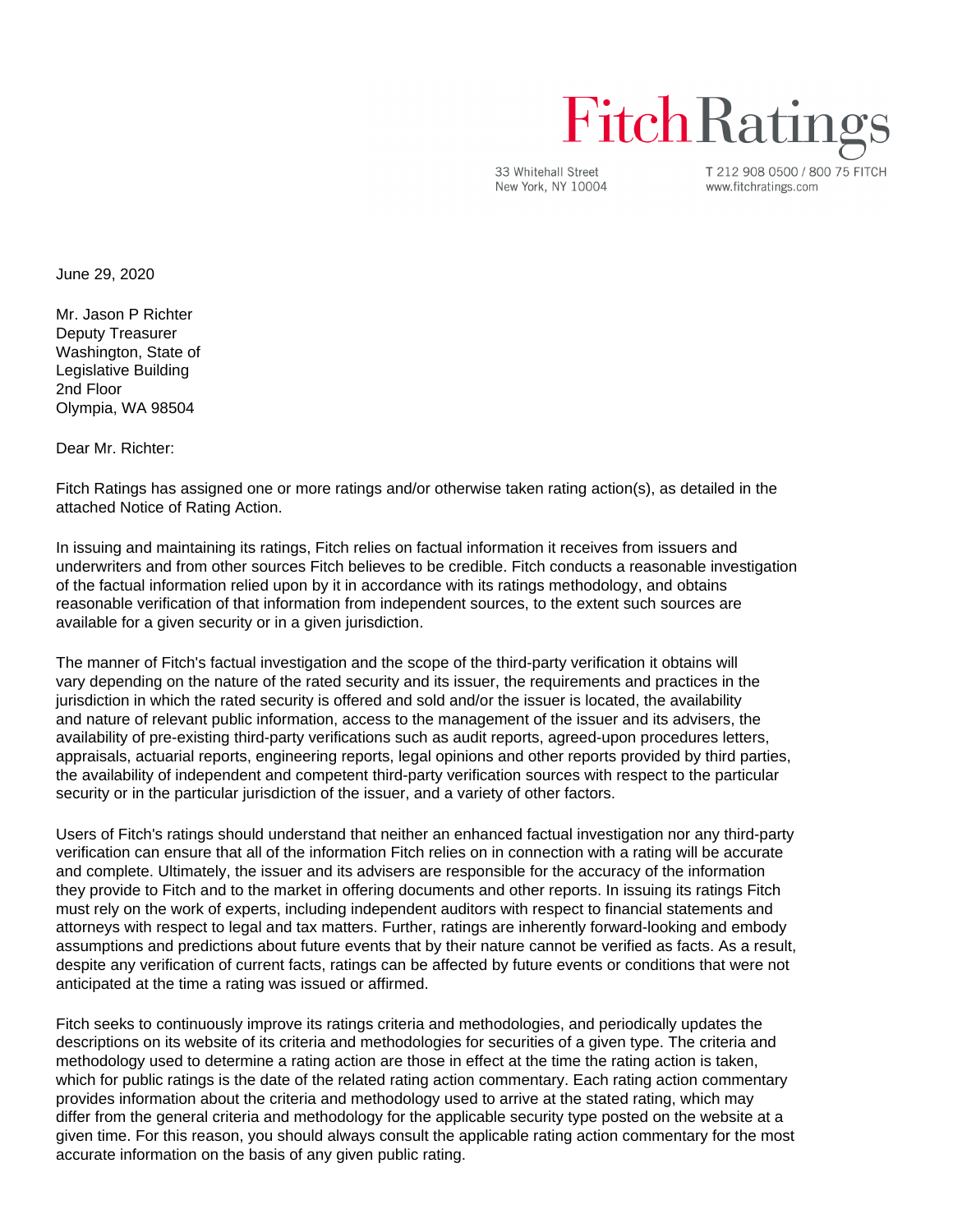Ratings are based on established criteria and methodologies that Fitch is continuously evaluating and updating. Therefore, ratings are the collective work product of Fitch and no individual, or group of individuals, is solely responsible for a rating. All Fitch reports have shared authorship. Individuals identified in a Fitch report were involved in, but are not solely responsible for, the opinions stated therein. The individuals are named for contact purposes only.

Ratings are not a recommendation or suggestion, directly or indirectly, to you or any other person, to buy, sell, make or hold any investment, loan or security or to undertake any investment strategy with respect to any investment, loan or security or any issuer. Ratings do not comment on the adequacy of market price, the suitability of any investment, loan or security for a particular investor (including without limitation, any accounting and/or regulatory treatment), or the tax-exempt nature or taxability of payments made in respect of any investment, loan or security. Fitch is not your advisor, nor is Fitch providing to you or any other party any financial advice, or any legal, auditing, accounting, appraisal, valuation or actuarial services. A rating should not be viewed as a replacement for such advice or services.

The assignment of a rating by Fitch does not constitute consent by Fitch to the use of its name as an expert in connection with any registration statement or other filings under US, UK or any other relevant securities laws. Fitch does not consent to the inclusion of its ratings in any offering document in any instance in which US, UK or any other relevant securities laws requires such consent. Fitch does not consent to the inclusion of any written letter communicating its rating action in any offering document. You understand that Fitch has not consented to, and will not consent to, being named as an "expert" in connection with any registration statement or other filings under US, UK or any other relevant securities laws, including but not limited to Section 7 of the U.S. Securities Act of 1933. Fitch is not an "underwriter" or "seller" as those terms are defined under applicable securities laws or other regulatory guidance, rules or recommendations, including without limitation Sections 11 and 12(a)(2) of the U.S. Securities Act of 1933, nor has Fitch performed the roles or tasks associated with an "underwriter" or "seller" under this engagement.

Fitch will continue to monitor the credit quality of and maintain ratings on the Issuer/Securities. It is important that you promptly provide us with all information that may be material to the ratings so that our ratings continue to be appropriate. Ratings may be raised, lowered, withdrawn, or placed on Rating Watch due to changes in, additions to, accuracy of or the inadequacy of information or for any other reason Fitch deems sufficient.

Nothing in this letter is intended to or should be construed as creating a fiduciary relationship between Fitch and you or between us and any user of the ratings.

In this letter, "Fitch" means Fitch Ratings, Inc. and any successor in interest.

Public ratings will be valid and effective only upon publication of the ratings on Fitch's website.

We are pleased to have had the opportunity to be of service to you. If we can be of further assistance, please feel free to contact us at any time.

> Laura Porter Managing Director - Global Group Head Public Finance

LP/em

Enc: Notice of Rating Action (Doc ID:222611 Rev 0)